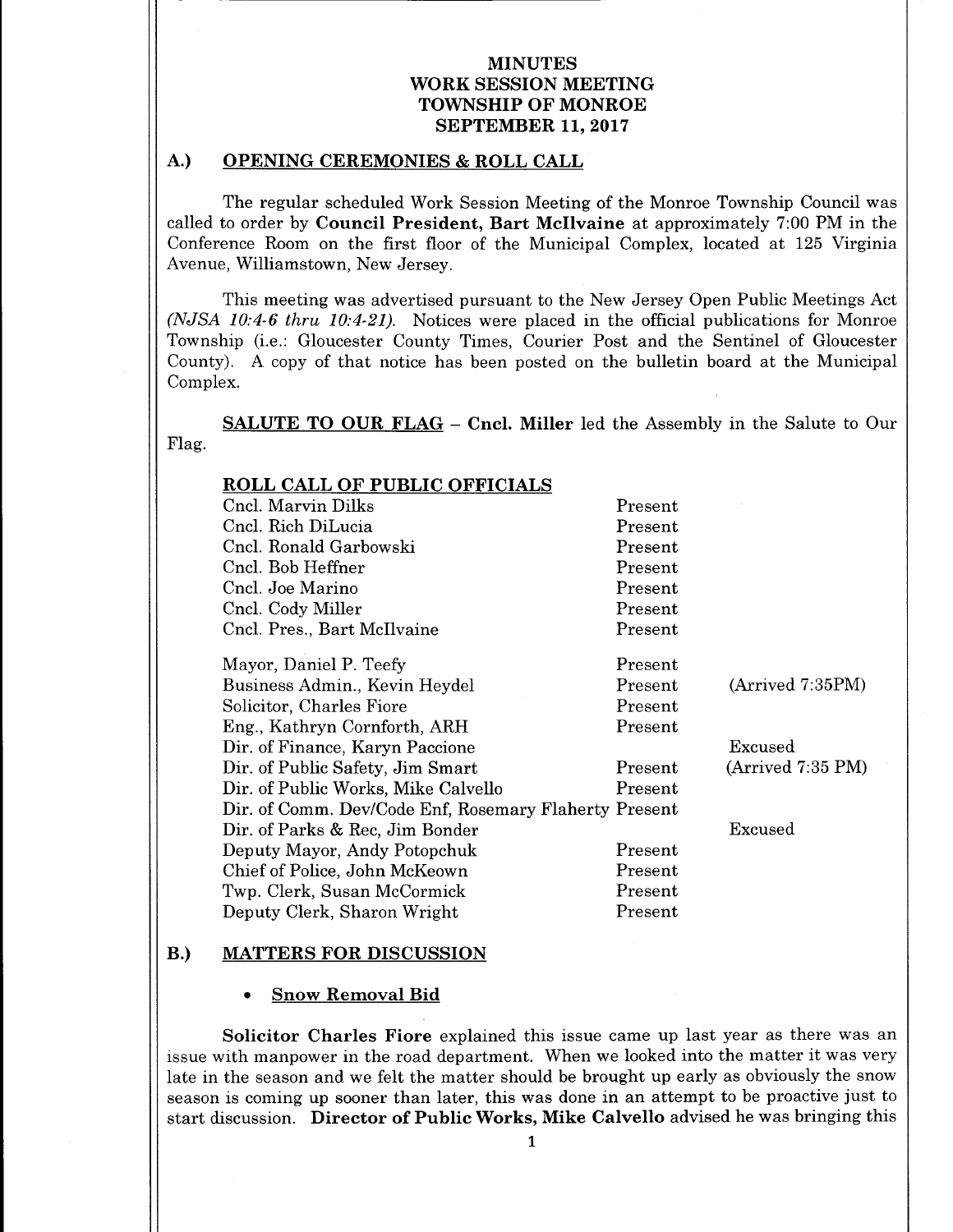#### B.) MATTERS FOR DISCUSSION (cont'd)

matter to council's attention as many other towns sub out much of their snow plowing. Mr. Calvello then explained each year the township grows larger adding we are very close to taking over the roads in the Willow Woods and Federal Hill developments which are large areas where the road department will be responsible for additional snow removal. He advised he received some estimates from last year just to give council an idea of the dollar figure involved. He then noted that according to Mr. Heydel there is really no line item in the budget this year for an outside contractor for this service. However, if there is interest he was sure Mr. Heydel could find <sup>a</sup> way to move some funds around. Cncl. Pres., Mcllvaine questioned Mr. Calvello, along with Mr. Heydel, if it was possible to figure out the costs per hour (including insurance, sick and vacation time, vehicle use, fuel) per township employee versus the costs per hour, per day for a contractor. This would aide in <sup>a</sup> decision, if council chooses to move on this we will want to move pretty fast. Cncl. Miller noted he felt this issue was brought up due to issues with manpower so again my understanding is this would not replace what the township already does, this would be in addition to if we have an extreme circumstance. Mr. Calvello noted currently there are approximately 110 courts/cul-de- sacs in this town and this type plowing is quite difficult. The most efficient way is to use a loader or a bobcat, right now the township has two (2) loaders, one which stays in the yard to load our salt trucks, so there is one (1) loader to cover 110 courts. He explained, unlike the police department, where there is manpower in shifts public works only really has one shift. To bring in a full staff after 10-12 hours they are burned out, leaving no one out there. If I split the manpower into shifts we don't accomplish much as we would only have 6-7 men on the street at one time. Cncl. Dilks questioned exactly what you are asking an outside contractor to do when they are called out. Mr. Calvello noted there are different types of bids, some are bid by the inches of snowfall and others are for per truck, per man, per hour. **Deputy Mayor, Andy** snowfall and others are for per truck, per man, per hour. Potopchuk advised of some fees involved with snow removal through Gloucester County, and the difficulties presented in snow removal for cul-de- sacs. Mr. Calvello stressed this would be strictly in addition to our manpower. This township is somewhat unique in that public works personnel can work all day and push snow well into the night and have to be available the next morning for trash pick-up. When the sanitation workers report for trash pick-up that only leaves <sup>a</sup> few men on the road department to do all the final clearing and it takes time to cover all the areas. Mayor Teefy noted we are looking at doing those larger developments with the most cul-de- sacs as well as the plowing for the entire development. We can't just do cul-de-sacs. Mr. Calvello noted he will work in conjunction with Mr. Heydel and come with actual figures as it relates to our hourly rate, etc. There was further discussion on charging per inch, per hour. Cncl. DiLucia advised he was familiar with how Holiday City charges, anything over 4 inches then the price goes up and another question is where do they put the snow as there can be different prices for disposal.

# RFP— Solar Purchase Power Agreement

Cncl. Marino noted the committee (Marino, Miller, Garbowski) met to discuss a template that could be utilized to aid in drafting <sup>a</sup> sample RFP. He added this is not being done tonight however he requested that council members take <sup>a</sup> look at it and come back with any questions or concerns they may have.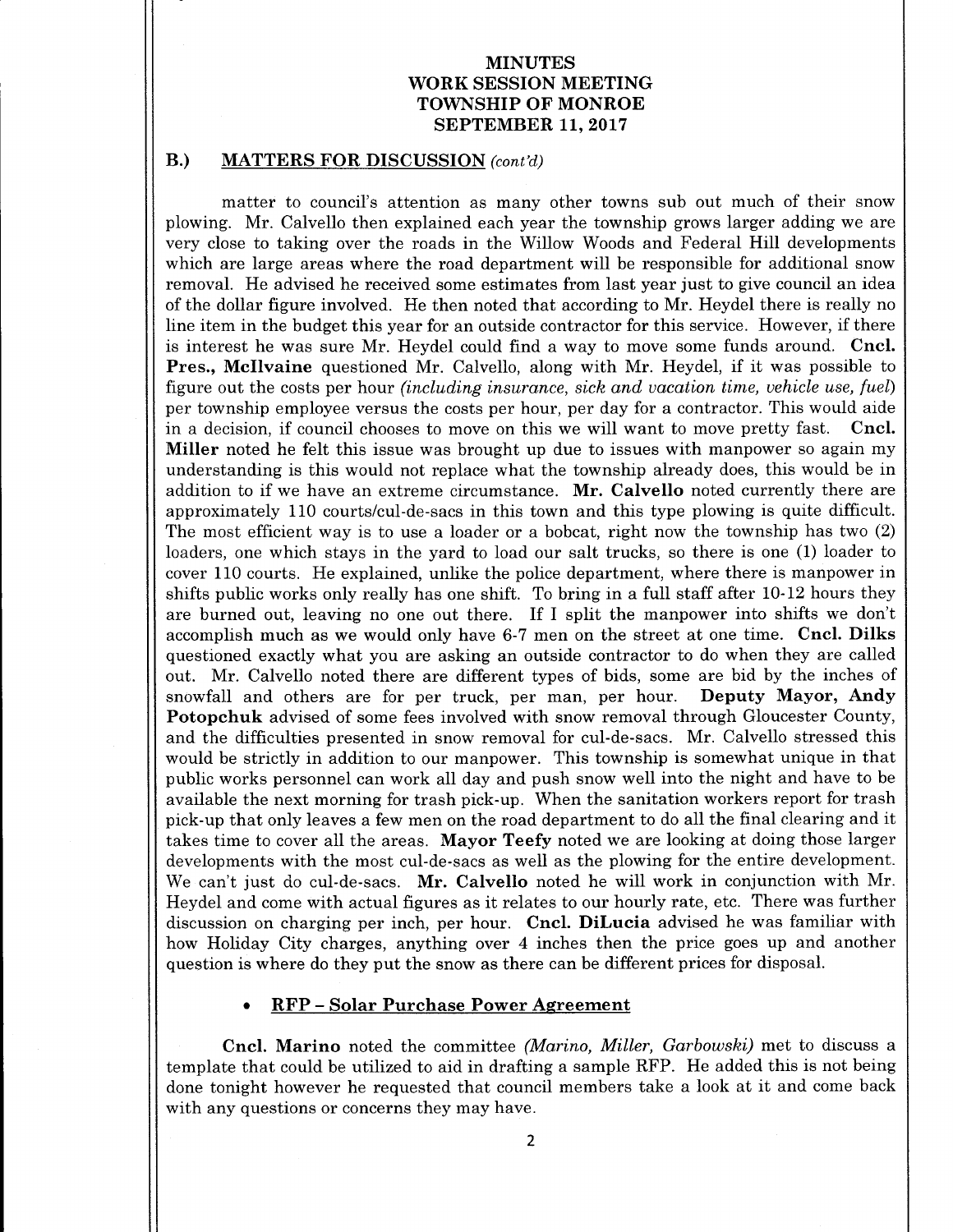### B.) MATTERS FOR DISCUSSION (cont'd)

He explained, in <sup>a</sup> nutshell, we are attempting to have companies come in and evaluate the township as a whole. We spoke on the possibility of doing the Library initially and then perhaps the Ambulance Hall because this would be <sup>a</sup> pretty clean install. He advised the committee has yet to meet with the Library Board as they are waiting on a new Library director. We wanted to work, as <sup>a</sup> committee, with them to get their ideas as they have already started looking into this. This is basically just to get the ball rolling, to get some companies in here to meet with us and evaluate what they think they can do. Cncl. Marino advised that the landfill will be a big piece of this but we are not at that point yet. Once we get to that we could possibly see some good savings. Kathryn Cornforth, ARH advised that once you get to that point you may want to put the landfill out separately as the remediation plans are going out this week to DEP. Hand and hand with that is <sup>a</sup> funding application that notes you must use solar as that is the route we ended up taking. Depending on what the timing is for other things, consider doing the landfill separate. Cncl. Marino indicated we did discuss this in committee and we know we are not at that point yet, that is going to be the real savings that we see down the road. Mrs. Cornforth noted we are hoping that DEP is going to expedite reviewing both the remediation and the funding aspect, possibly we may be able to put something out to bid next year, depending on the time it takes versus the time of year. Right now, we are at the mercy of DEP for their review. Cncl. Marino questioned, once that is done and the funding mechanism is in place how long would it take. Mrs. Cornforth advised the solar part will not be ready until we are done the remediation. That is why she recommended that the landfill be done separately because you may be ready to move forward with getting things evaluated for the township but you may have to wait and extra <sup>6</sup> months on the landfill.

# C.) PUBLIC PORTION

Cncl. Miller made <sup>a</sup> motion to open the Public Portion. The motion was seconded by Cncl. Garbowski and unanimously approved by all members of Council in attendance. With no one wishing to speak Cncl. Miller made a motion to close the Public Portion. The motion was seconded by Cncl. Dilks and unanimously approved by all members of Council in attendance.

#### D.) NEW BUSINESS

Cncl. Garbowski posed <sup>a</sup> question with regard to the road program and the design for Forest Drive. (Forest Hills). Kathryn Cornforth, ARH advised the road design for Kirkwall Road, Forest Drive and South Shore Drive is on-going and probably will not go out to bid this year, partly because we applied for CDBG funds to use on both Forest and South Shore Drive and we cannot go to bid until after the township receives the funds (which should be sometime in January) otherwise they won't let you use them. We will able to hit the street as soon as the township gets the funding. Cncl. Garbowski noted he received requests from residents questioning if it was possible that some work be done on the front entrance *(sidewalks, etc.).* Mrs. Cornforth noted the NJDOT grant applied for last year was denied. It is on the agenda for consideration in fiscal year 2018.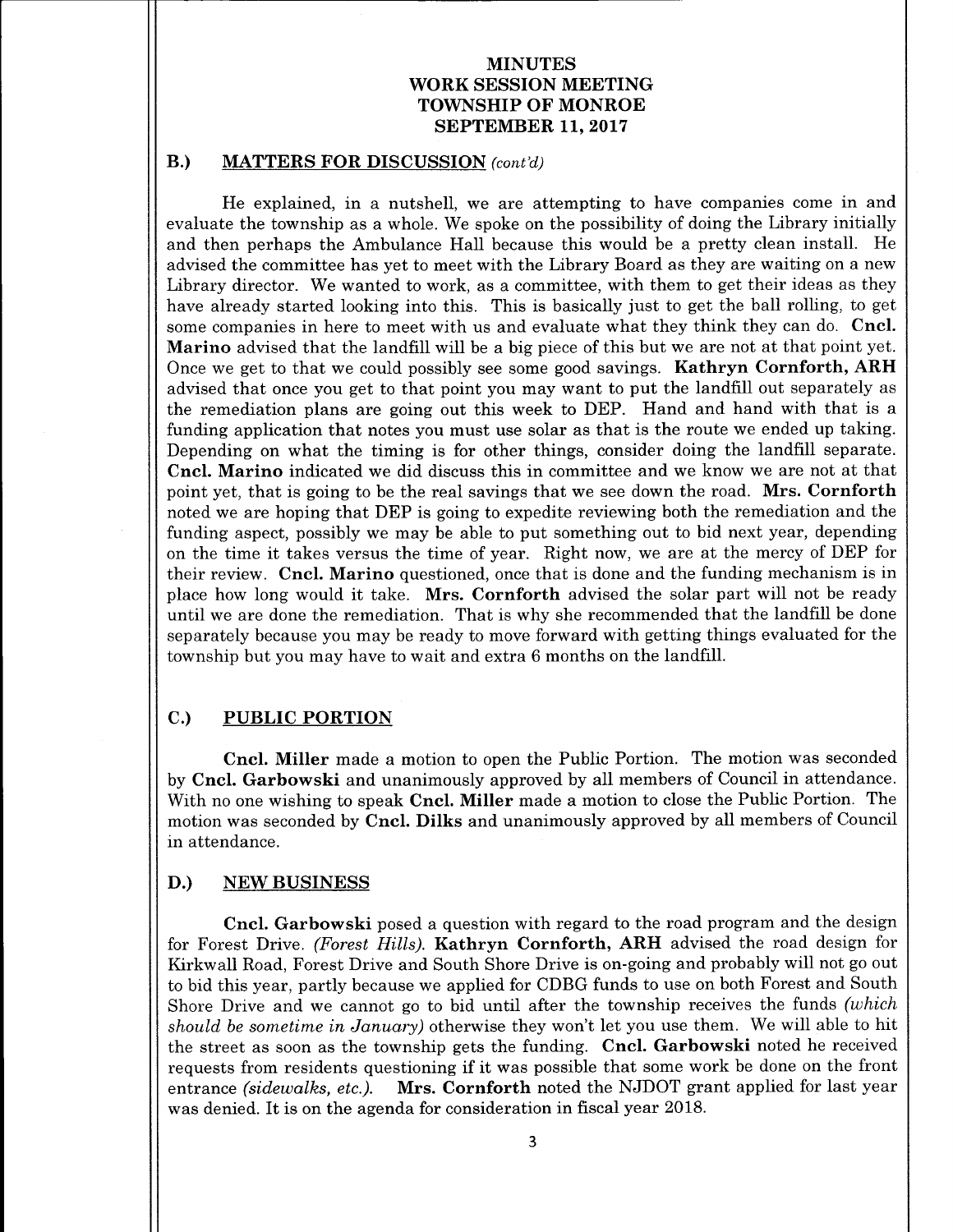### D.) NEW BUSINESS (cont'd)

She has been in contact with them (NJDOT) and inquired as to why the township had been denied. She explained, the way it works is when the state gives out the money there is <sup>a</sup> pot of money that goes to the Gloucester County communities to be distributed and she was advised that the Forest Hills application missed by <sup>a</sup> couple of points, and if the pot of money had been bigger this project would have been funded. The good news is the pot of money is bigger this year, it is the first year the gas tax actually hit the state aid funding so we were encouraged to definitely reapply as well as encouraged to apply for multiple applications which is why the municipal aide bikeway surfacing project was also applied for. From all of our DOT sources as well as the county we were urged to apply for many projects because there is <sup>a</sup> lot of money to give in the coming year. Cncl. Pres., Mcllvaine questioned if that would cover the sidewalk issues at the front entrance to Forest Hills. Mrs. Cornforth responded, DOT will pay for concrete work, pavement, etc. When doing the design we were actually toying with the idea of possibly clearing or removing the sidewalk from the island because it is raised, then extending it on the other side all the way<br>out to the Black Horse Pike. Cncl. Garbowski noted the residents were looking for Cncl. Garbowski noted the residents were looking for sidewalks on, at least, one side or both sides if they can. Mrs. Cornforth noted we can definitely put that into the design. Mayor Teefy questioned the placement of the sidewalk and where they would be going to? It was noted, out to the BHP. Mrs. Cornforth noted the sidewalk goes there right now, the sidewalk in the island takes you out to the Pike. There was discussion on the reasons to having the sidewalks extended out to the Pike. Mrs. Cornforth noted the only reason why you would put the sidewalk out there is with existing development along the Pike that does not have sidewalk if the properties are ever sold or someone wants to do other things the state will make them install sidewalks, similar to how Walmart had to. We can take the sidewalks out completely if you like. However, we were just thinking of putting it along one side and removing it from the center island. Comments and questions were posed with respect the grant funding as well as ADA compliance, design of intersection, etc.

Cncl. Pres., Mcllvaine posed <sup>a</sup> question with regard to Corkery Lane and if the grant that was received was some kind of connector grant between the state and the county. Mrs. Cornforth explained it was NJDOT municipal aide, the same funding received to do Winslow Road. It ranks higher because it directly connects <sup>a</sup> state road to <sup>a</sup> county road. Cncl. Pres., McIlvaine noted he recently traveled the Old Black Horse Pike and would there be <sup>a</sup> possibility of receiving <sup>a</sup> grant for that, since it goes between Coles Mill Road (Route 538) and the Black Horse Pike. Kathryn Cornforth responded that you can apply for that it will be <sup>a</sup> matter of where you rank compared to everyone else. Gloucester County is a large area and in previous years where there is not a large pool of money they focus on things like Winslow Road and Corkery Lane because there are higher points associated with <sup>a</sup> project like that. She continued to speak on projects that may be taken under consideration.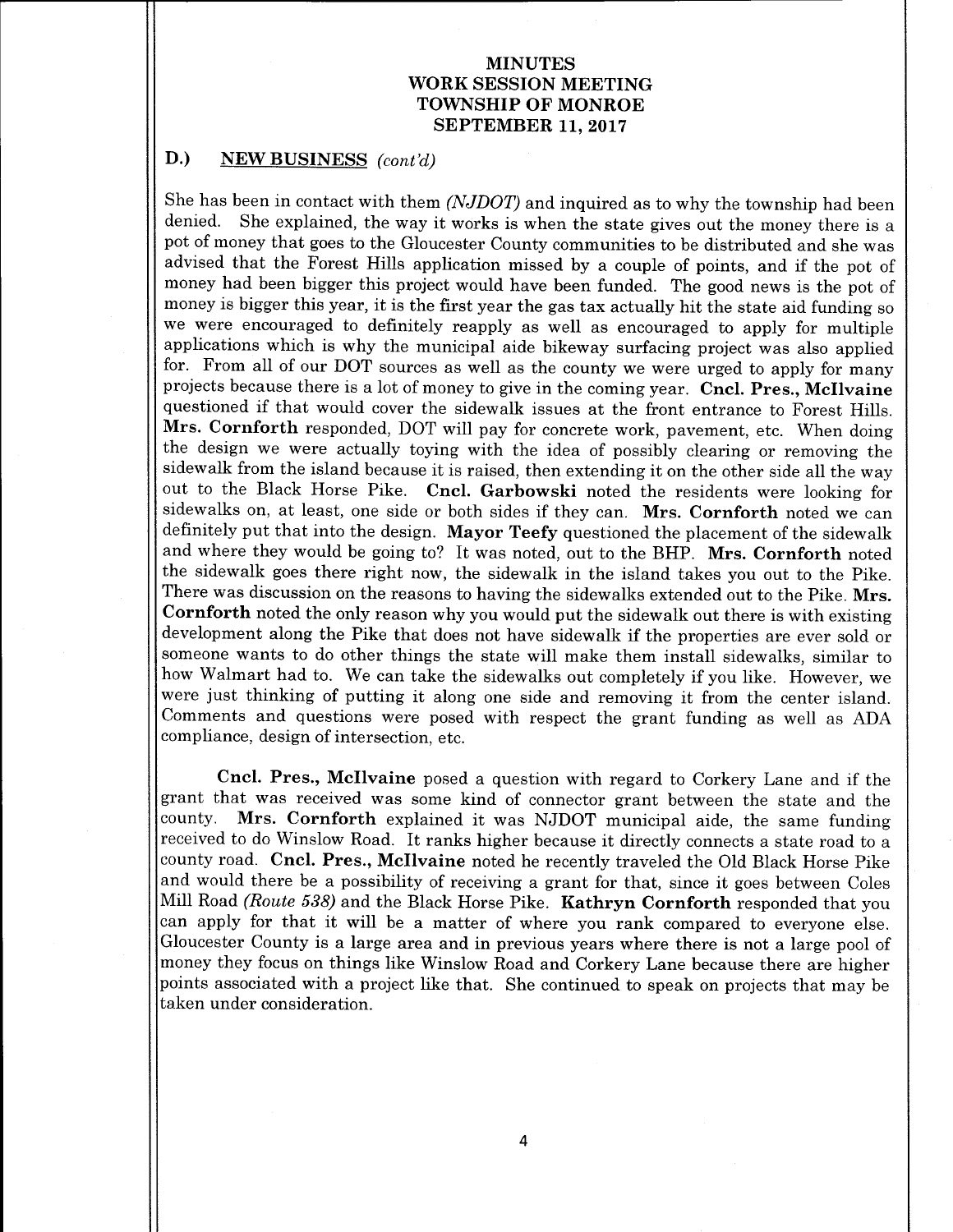# E.) OLD BUSINESS

Cncl. Garbowski referred to the minutes of July 24, 2017 where under Matters for Discussion had been scheduled a matter concerning three (3) lots that had been included in the previous land sale and there was interest shown on purchasing the properties as noted below.

- Block 4301, Lot 3 Malaga Road/Poteat Lane
	- Block 4101, Lot 1 Black Horse Pike  $\bullet$
- Block 15401, Lot 22 1800 Glassboro Road

Cncl. Garbowski questioned the status of this. Solicitor Fiore responded that he still has not heard back from the Director of Real Estate on this. Mayor Teefy advised that he would contact Mr. Clidy and report back.

Cncl. Dilks questioned if <sup>a</sup> response had been received on the Winslow Road repair. Kathryn Cornforth, ARH advised they met with Arawak on site explaining there are issues with each pipe crossing. The one pipe crossing where there is settlement across the entire road, we are hoping there was just not enough time from when the pipe was installed to let it settle on top. Last year, when Arawak did the work they were up against their deadline as well as the start of the school year so there was not as much time as we would have liked for it to settle. Later this week we will be meeting again to double check if there is anything wrong with the pipe connections, hopefully it'<sup>s</sup> not the pipe settling. We would like to mill it out and key it back in as <sup>a</sup> way to fix the surface settlement. It is on maintenance bond until next September so if it continues to settle we can have them come out and actually dig up the pipe. She spoke of possibly some compaction issues but that would be on the very edge of the road but they will come in and address this also. Cncl. Heffner posed <sup>a</sup> question with regard to the road opening and if there was <sup>a</sup> response from the gas company on this. Mr. Calvello advised that he denied their permit until they can actually have the road marked out by the utilities and redesign around those utilities. As for opening up the road I did not approve their application.

Cncl. Pres., Mcllvaine spoke on the Hall Street School project noting we ran into some issues with this. Mayor Teefy then noted we bounced back and forth getting people to do this work, labor free with us purchasing the supplies and this seems to have fallen apart, yet again. Therefore, I would advise that we go out to bid for asphalt roofing and the painting can be done at the same time. Cncl. Marino noted I would like to see a fifty year shingle if we are going with asphalt. It is considered <sup>a</sup> life time as opposed to thirty and the cost saving is not that much. Cncl. Garbwoski noted he was under the impression we couldn't go with the asphalt or are we going to bite the bullet. Cncl. Pres., McIlvaine added that he tends to agree with the mayor, at least we can get more bang for our buck and get the building painted as well and have something that looks descent, it might not be the cedar shakes but it will still look descent. Cncl. Marino advised they do have shingles that look very close to cedar now, there are slate lined ones that are sort of <sup>3</sup> Dimensional, more than the regular dimensional shingles. Cncl. Pres., McIlvaine noted he felt there was future maintenance concerns as it relates to the cedar shakes, if something happens no one can take care of this, it is <sup>a</sup> specialized type deal. Whereas, if it is <sup>a</sup> regular type shingle hopefully our own employees could take care of repairs, etc.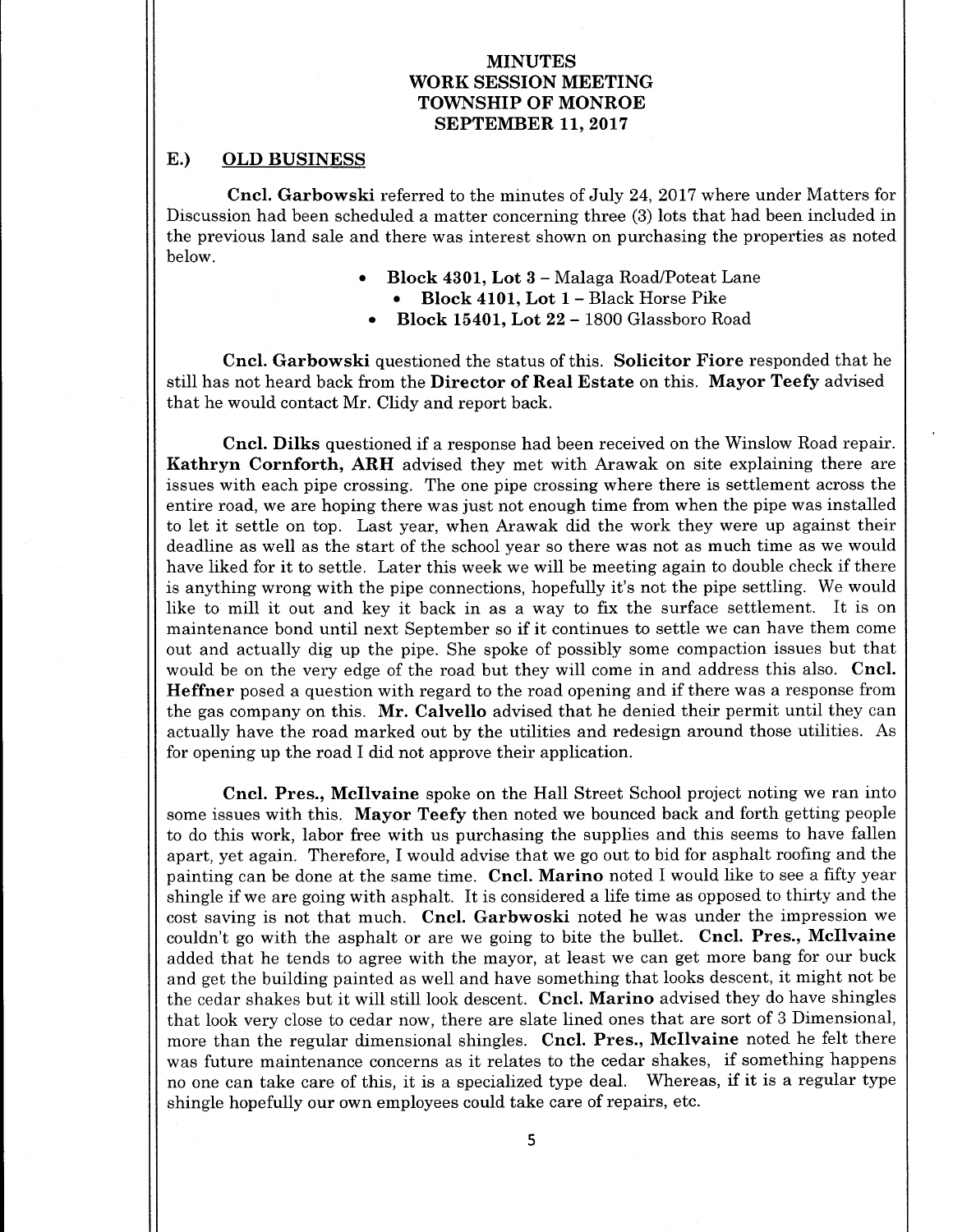### E.) OLD BUSINESS (cont'd)

Cncl. Pres., Mcllvaine added he would like to see this get taken care of before the weather turns nasty. Kathryn Cornforth, ARH noted when she spoke with Historic Preservation they advised while replacing with asphalt shingles is frowned upon, pretty much what it does is put <sup>a</sup> mark on your record and if you apply for funding to use on the building at a later date they just may tell you no because you are not keeping the building 100% historic.

Cncl. Pres., Mcllvaine questioned the status on the demolition of the house located next to the Williamstown Fire Company on Main Street. **Cncl. Marino** noted the water and sewer has been disconnected by the MMUA. Kathryn Cornforth advised the submission to Pinelands has been made and we are waiting for them to give the official approval. However, we see no reason why they would say no to taking it down. Business Administrator, Kevin Heydel advised we are waiting on the environmental reports to come through and once we do that we may be able to just get quotes, it may not hit the \$17,500 threshold for the demolition. Cncl. Marino questioned the disconnection for the gas and electric and if we want to do this separately. Cncl. Heffner noted we are the owner of the property we should do this ourselves, you simply send the paperwork and the utility will do it. He added the application should be now as it will take approximately two 2) months as the gas company is slow on this and no one is allowed to touch the gas pipe, it must be abandoned at the main. As <sup>a</sup> town you own the building, you have the right to apply for that. Therefore, whomever is in charge of that needs to apply now.

Sergeant, Jim DeHart reported he was requested to come up with some solutions dealing with <sup>a</sup> key fob system or re-keying the municipal building. He met with <sup>a</sup> local locksmith and to replace all the tumblers as that is the way he would recommend it be done the cost would run approximately \$4, 000. Obviously, this does not address our issues with the access. A key fob access system is very expensive at \$2,200 per door, with himself and Mr. Calvello estimating approximately 80 doors (give or take) you would be looking in the area of \$170,000. Sgt. DeHart noted the company did offer an alternate solution that being something like <sup>a</sup> smart key, kind of what they have for cars. It is powered by <sup>a</sup> battery and they replace the actual tumbler that reads the key. This gives you the same computer access to control who would have access in certain areas. This is somewhat like a fob but it doesn't have all the wiring or all the hardware. This option is still expensive but it would about \$74,000 to do the municipal building  $(80 \text{ doors and an estimated } 100 \text{ plus }$ keys). The biggest thing is that we have no control if we go back to <sup>a</sup> key system and that was his biggest concern. This is a much less expensive option but obviously does not give the municipal building the security that electronics would give. Cncl. Pres., McIlvaine questioned how soon do we need to make this happen? Officer DeHart noted we, along with Director Smart, have been going over this for probably <sup>a</sup> year and <sup>a</sup> half. The first LEPC meeting when Chief McKeown took over we talked about it because we are not in compliance with our ordinance dealing with a key lock box system (Chapter 142) that we require of every business that has a fire alarm. Cncl. Pres., McIlvaine noted the reason he asked that question was he requested a committee of council (Marino, Garbowksi, Dilks) to look at all the municipal buildings and see what we need to do to try and bring the facilities up to date. Could this possibly wait until <sup>a</sup> determination was made by the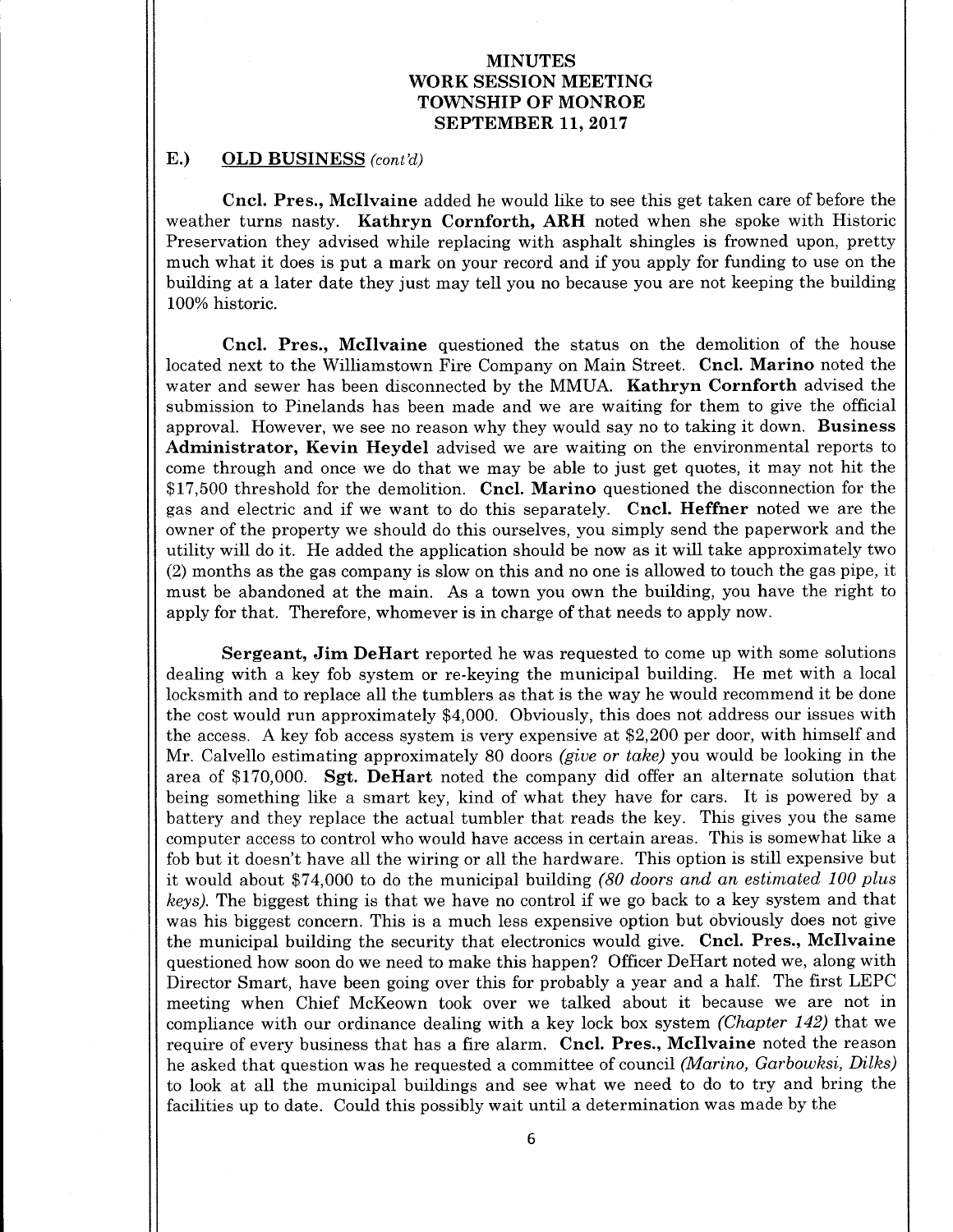### E.) OLD BUSINESS (cont'd)

committee, so that all repairs/updates could be done at one time? Would it be outlandish to ask for a year? Sgt. DeHart noted it has already been a year and a half since we have been addressing it, to do it right to wait <sup>a</sup> year, I think is the way to handle things. I don't believe in doing things part way. I would rather wait and do it right then just do <sup>a</sup> quick fix. Cncl. Heffner questioned if it was beneficial to put a fob at the main doors and on the floors and into the offices place a knox box in there with the keys for all the cubicles, would that solve a problem? **Sgt. DeHart** noted it fixes the ordinance but again it goes back to the same problems with having keys. Cncl. Heffner noted if you fob the main doors and install a knox box this would be Step 1, down the road we start doing the doors to match the system and that would get us into compliance with the ordinance, correct? Sgt. DeHart replied, yes. There was a question posed as to the number of main doors. Sgt. DeHart explained the three main outside entrances already have already key fobs. Much discussion took place on the cost for each office, etc. He added if you are looking to short cut this to make the ordinance work put the knox box on the outside with the fob to get in and then put your knox boxes on each floor with the keys for those offices, until you get ready to run this thing out. He spoke on several issues with keys in this building. Cncl. Marino questioned the \$2200 per door, if this would be per single door or double door. Sgt. DeHart noted that is <sup>a</sup> rough estimate as each door could be slightly different. Cncl. Pres., Mcllvaine questioned how council members would like to proceed with this, perhaps go to <sup>a</sup> committee for the initial review. Cncl. Miller volunteered to serve on <sup>a</sup> committee of council as he liked the mid-approach where we start with the departments and then progress from there. Cncl. Heffner felt to be in compliance with the ordinance if we just place a knox box outside and go with it (many people speaking at once-inaudible). Cncl. Heffner continued once we are in compliance with the ordinance we then get <sup>a</sup> quote to do everything with the fob system because that would have to be included in a capital ordinance. For now, we must be brought into compliance with our ordinance and to be compliant we have to get the knox box outside with the keys. Sgt. DeHart again noted the cost of\$ 4,000 would be to do the master key system with the knox box outside. This fixes the problem for now and then we can work on a capital improvement plan to bring us into the 21<sup>st</sup> century. Cncl. Marino then questioned the camera system and if there was an issue with them also. Chief of Police, John McKeown advised we had decided last year when preparing the capital budget for this year to only look at improving/allocating money for the police department side of the building. The cameras are functional but not really clear and there has been some retrieval issues with the current system. Mostly, for our needs the system and software is really slow but for general surveillance in the parking lot it is okay.

Cncl. Pres., Mcllvaine noted recently there was <sup>a</sup> leak in the roof at Cecil Fire and he questioned if this had been taken care of. Director of Public Works, Mike Calvello advised this had been taken care, Cal's roofing located where the leak was coming from and addressed that. He noted he hasn't heard from the Chief since then and everything appears to be okay.